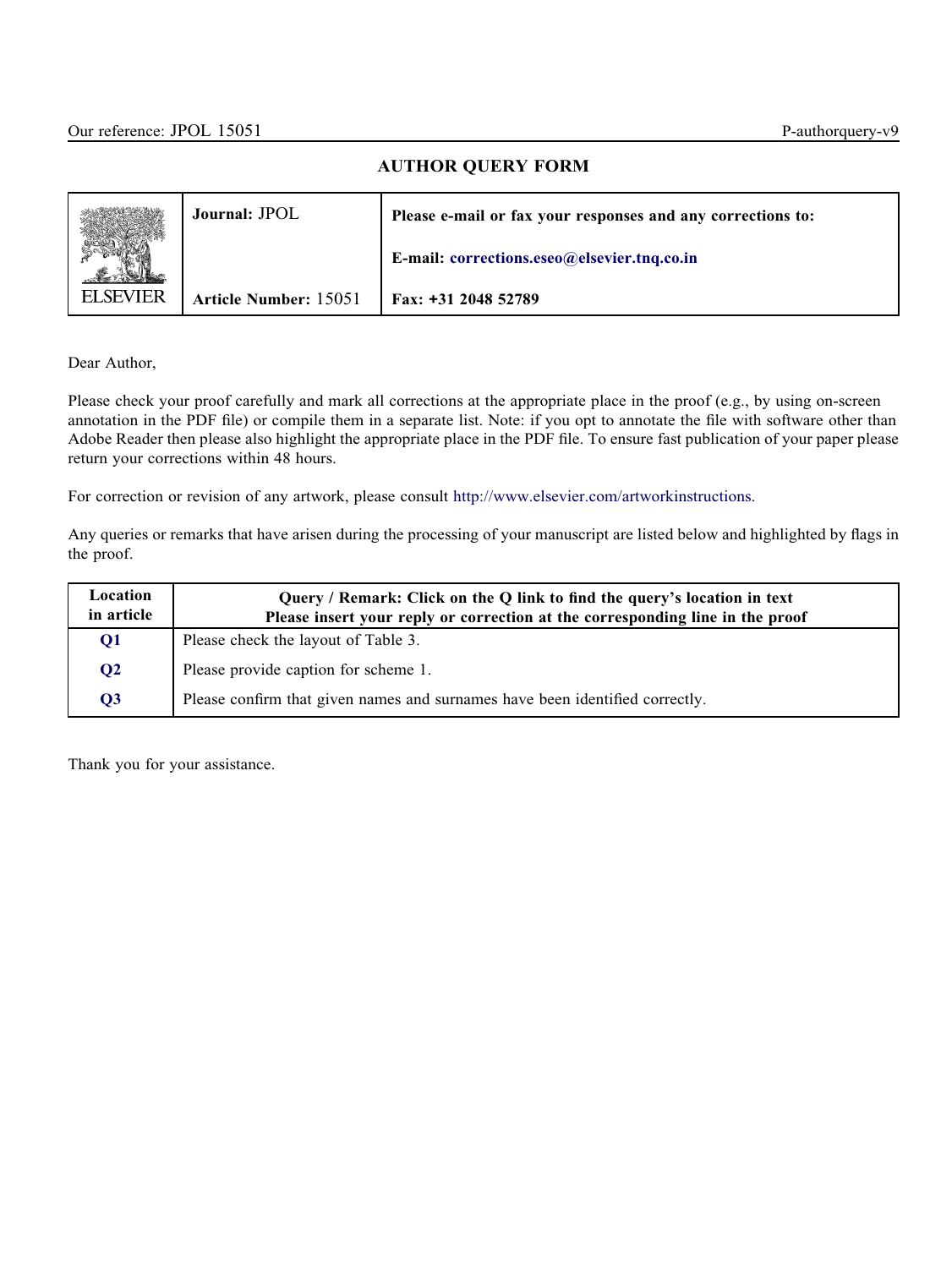# **ARTICLE IN PRESS**

#### [Polymer xxx \(2011\) 1](http://dx.doi.org/10.1016/j.polymer.2011.11.001)



# Polymer

journal homepage: [www.elsevier.com/locate/polymer](http://www.elsevier.com/locate/polymer)



# Graphical Abstract

# EPR study of radical annihilation kinetics of  $\gamma$ -ray-irradiated acrylic (PMMA) at elevated temperatures J.S. Peng<sup>a</sup>, Li-June Ming <sup>b</sup>, Young-Shang Lin <sup>a</sup>, Sanboh Lee <sup>a,[\\*](#page-2-0)</sup> 320 kGy<br>313 K PMMA <sup>a</sup> Department of Materials Science and Engineering, National Tsing Hua University, 101 Kuang Fu Road, 2nd Sec., Hsinchu 300, Taiwan <sup>b</sup> Department of Chemistry, University of South Florida, Tampa, FL 33620-5250, USA  $2.04$  $2.02$  $2.00$ 1.98 g factor

0032-3861/\$  $-$  see front matter  $\odot$  2011 Published by Elsevier Ltd. doi[:10.1016/j.polymer.2011.11.001](http://dx.doi.org/10.1016/j.polymer.2011.11.001)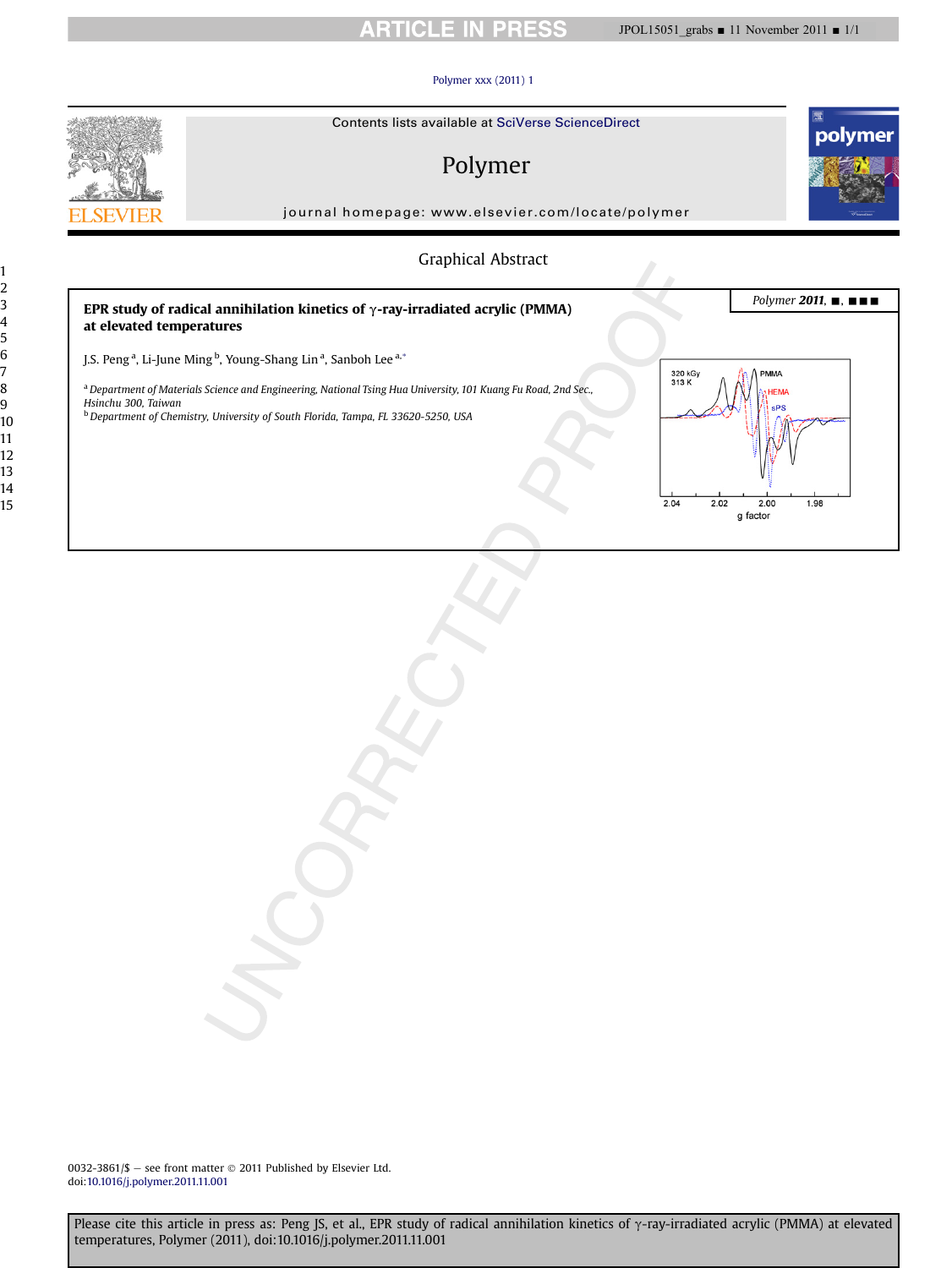**RTICLE IN PRESS** 

#### Polymer xxx  $(2011)$  1-[7](http://dx.doi.org/10.1016/j.polymer.2011.11.001)

# Polymer

journal homepage: [www.elsevier.com/locate/polymer](http://www.elsevier.com/locate/polymer)

# EPR study of radical annihilation kinetics of  $\gamma$ -ray-irradiated acrylic (PMMA) at elevated temperatures

# **[Q3](#page-0-0)** J.S. Peng<sup>a</sup>, Li-June Ming<sup>b</sup>, Young-Shang Lin<sup>a</sup>, Sanboh Leq<sup>a,\*</sup>

a<br><sup>a</sup> Department of Materials Science and Engineering, National Tsing Hua University, 101 Kuang Fu Road, 2nd Sec., Hsinchu 300, Taiwan <sup>b</sup> Department of Chemistry, University of South Florida, Tampa, FL 33620-5250, USA

#### article info

Article history: Received 5 August 2011 Received in revised form 27 October 2011 Accepted 2 November 2011 Available online xxx

Keywords: Gamma irradiated PMMA EPR Thermal annealing

### ABSTRACT

High-energy irradiations of polymers may cause bond cleavage or crosslinking and change the structures and physical properties of the polymers, which may offer various applications. Despite wide investigation, relationship between the kinetics and mechanism of annihilation after irradiations and the structure and some physical properties of irradiated polymers is still poorly established. We have been exploring such possible relationship and report herein investigation of the kinetics of radical annihilation of  $\gamma$ -ray irradiated acrylic, i.e., poly(methylmethacrylate) or PMMA, at elevated temperatures with EPR spectroscopy. The EPR spectra consist of three components, a quintet Ra, a quartet Rb, and a broad singlet Rc. Ra and Rb follow second-order annihilation kinetics, while the decay of the radical Rc is comprised of at least two parallel kinetic processes, a slow second-order pathway and a fast pathway which can be equally well fitted to first- or second-order kinetics. The kinetics is analogous to that for the radical decays in irradiated 2-hydroxyethyl methacrylate copolymer. On the basis of the large hyperfine coupling constant of 230 mT, Ra may be assigned to a radical adjacent to two groups of protons, such as a doublet of quartet with similar coupling constants due to an anti-methylene proton and a methyl group; the Rb signal, possibly a methyl radical; and the broad singlet Rc, a magnetically coupled combination species. Alternative assignments of the radicals have also been suggested. The rate constant increases with increasing dose for each radical at a given temperature, possibly due to increase in radical concentrations at higher doses. The rate constants satisfy the Arrhenius equation, suggesting a single mechanistic pathway for the annihilation process in the temperature range; wherein the activation energy decreases with increasing dose for all radicals, possibly due to higher concentrations of free radicals in close proximity produced at higher doses.

2011 Published by Elsevier Ltd.

#### 1. Introduction

When polymeric materials are exposed to high-energy irradiations, including UV irradiation, particle bombardment, and  $\gamma$ -ray irradiation, their chemical bonds undergo scission or crosslinking which can drastically change the structures and physical properties of the polymers. Thus, these irradiations may have broad applications, including controlled degradation of synthetic and biopolymers  $[1-3]$  $[1-3]$ , influence on optical activities of optical fibers and coatings  $[4-7]$  $[4-7]$  $[4-7]$ , development of color indicators for radiation  $[8]$ , influence on mechanical properties [\[4,5\]](#page-7-0), disinfection of bone allografts [\[9\]](#page-7-0) (despite damages to the bone structure [\[10,11\]\)](#page-7-0) and as a resist in (photo)lithography [\[12\].](#page-7-0) Poly(methylmethacrylate)

Corresponding author. Tel.:  $+886$  3 5719677; fax:  $+886$  3 5722366. E-mail address: [sblee@mx.nthu.edu.tw](mailto:sblee@mx.nthu.edu.tw) (S. Lee).

0032-3861/\$ - see front matter  $\odot$  2011 Published by Elsevier Ltd. doi[:10.1016/j.polymer.2011.11.001](http://dx.doi.org/10.1016/j.polymer.2011.11.001)

PMMA or simply "acrylic" is one of the most widely used plastics with unique optical and mechanical properties and has been extensively studied [\[13\]](#page-7-0), such as its use as an impact-resistant alternative to glass, coating and fiber in optical devices, biocompatible materials in medicine, and painting materials in arts. Irradiated PMMA shows that the bond scissions is affected by the irradiated conditions [\[14\],](#page-7-0) the mechanical properties are degraded by  $\gamma$ -ray irradiation [\[15\],](#page-8-0) the average molecular weight [\[16\],](#page-8-0) the glass transition temperature [\[17\],](#page-8-0) the micro-hardness [\[18\],](#page-8-0) and the transmittance [\[19\]](#page-8-0) decrease with increasing dose of the irradiation while the thermal expansion coefficient increases with increasing dose of irradiation [\[17\]](#page-8-0), and bond scission takes place when the value of linear energy transfer (LET) was smaller than 15 eV/nm, while crosslinking occurs when greater than 15 eV/nm [\[20\]](#page-8-0).

Free radicals are the major products in polymeric materials generated by  $\gamma$ -ray irradiation which can be monitored with electron paramagnetic resonance (EPR) spectroscopy. Particularly, the

109 110

<span id="page-2-0"></span>

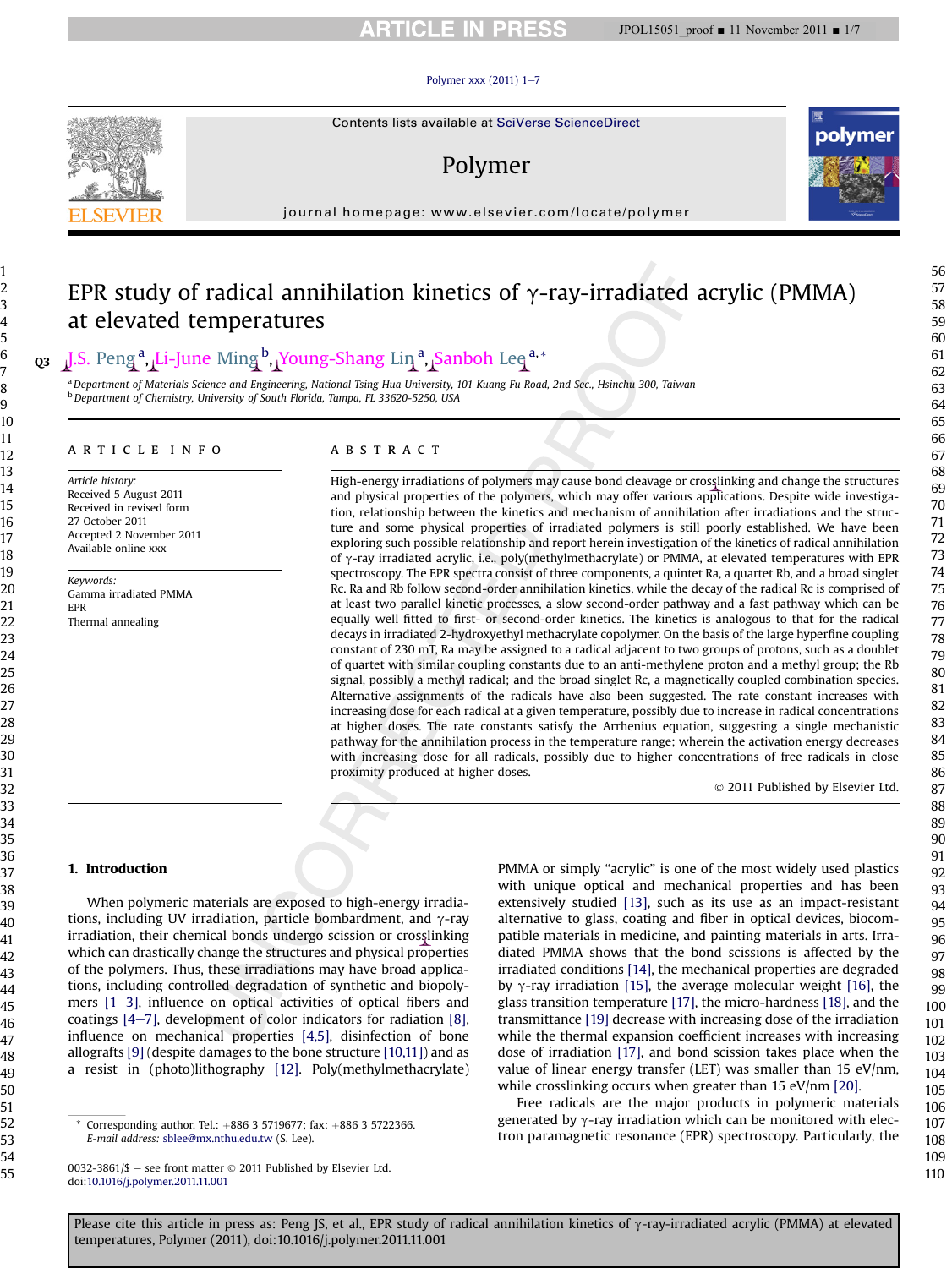<span id="page-3-0"></span>

2  $\mu$  J.S. Peng et al. / Polymer xxx (2011) 1-7

identity of the radicals can be revealed by EPR which renders it possible to characterize the bond scission patterns and annealing kinetics in polymers. We have recently revisited  $\gamma$ -ray irradiated syndiotactic polystyrene (PS) by the use of EPR spectroscopy and kinetics [\[21\]](#page-8-0), wherein the identity of the radicals was reassigned and the annealing of the radicals at elevated temperatures was found to follow first-order kinetics. However, the annealing kinetics in irradiated 2-hydroxyethyl methacrylate (HEMA) copolymer is quite different, in which two radical components follow secondorder kinetics while one has a complex kinetic pathway [\[22\].](#page-8-0) Although HEMA and PMMA show some structural similarities, their EPR spectra after irradiation are quite different. Despite extensive investigation of irradiated polymers, relationship between their annihilation kinetics and mechanism and their structure and some physical properties is still poorly established. 111 112 113 114 115 116 117 118 119 120 121 122 123 124 125

The EPR spectrum of irradiated PMMA powder shows apparent two components, a quintet and a quartet, both with a hyperfine coupling constant (hcc) of 260 mT, suggested to be due to the main chain scission radical  $-CH_2 \dot{C}$ (COOMe)CH<sub>3</sub> [\[23,24\]](#page-8-0). A nine-line EPR spectrum in irradiated PMMA was assigned to the monomer radical and a chain ending radical [\[25\],](#page-8-0) independent of the presence of 2.5% squalene [\[26\]](#page-8-0). Therein, the decay of radicals in a sample of 1-mm thick was faster than that of 2-mm sample, which however cannot be due to the intrinsic decay of the radicals yet attributable to oxygen and free radical diffusion [\[26\]](#page-8-0). Further EPR studies of irradiated PMMA powder at 77 K [\[27\]](#page-8-0) revealed three types of radicals, suggested to be  $-CH-$ ,  $-COOCH<sub>2</sub>$ , and the anion radical  $-C(O^-)OCH_3$  which were also suggested to be in irradiated poly(ethylmethacrylate) at 77 K [\[28\]](#page-8-0). Moreover, we observed a broad single-line signal in PMMA irradiated with dose greater than 320 kGy [\[29\].](#page-8-0) Further studies with GPC and EPR suggested the efficiency of main-chain scission decreased with decreasing temperature below 200 K and was constant above 200 K [\[30\].](#page-8-0) In this article we report the study of  $\gamma$ -ray irradiated PMMA by the use of EPR spectroscopy, wherein a few radicals were detected and identified and their decays analyzed with kinetics, and correlation with other physical properties further discussed. 126 127 128 129 130 131 132 133 134 135 136 137 138 139 140 141 142 143 144 145 146 147

### 2. Experimental

148 149 150

PMMA was obtained from Dupont, DE, as 6.35-mm thick Lucite L type cast acrylic sheet. The specimens were cut from the PMMA sheet into  $4.0 \times 5.0 \times 20$  mm<sup>3</sup>, ground with 800, 1200, and 4000 carbimet papers, and polished with  $1.0 \mu m$  alumina slurries. Then the specimens were annealed at 368 K in air and furnace cooled to room temperature for 24 h, then sealed in glass in air and irradiated by a  $Co^{60}$   $\gamma$ -ray source with dose rates 16 kGy/h at room temperature. The doses were 320, 480, 640 and 840 kGy. 151 152 153 154 155 156 157 158

EPR spectra were recorded at 298 K using a Bruker EMX-10 EPR spectrometer (Kahrsrule, Germany) with a dual cavity. The microwave power, modulation amplitude, time constant and scan range are 20.02 mW, 16 mT, 81.92 ms, and 2 T, respectively. The EPR spectrum of each specimen was measured immediately after irradiation, annealing at 313, 323, 333, 343, and 353 K. The EPR spectrum of a specimen was measured in one cavity port, while the corresponding EPR spectrum of DPPH (2,2-diphenyl-1-picrylhydrazyl) standard with a total spin of  $2.0 \times 10^{15}$  was recorded under the same conditions in the other port. Each EPR spectrum was first deconvoluted into a minimum number of components that afford good overall simulation by the use of the software WinSim2002 [\[31\]](#page-8-0) (NIEHS-NIH). Then, each derivative-like EPR component from the deconvolution was double integrated to afford the signal area as the signal intensity and compared with that of the DPPH standard to yield the number of spins. The spins of the deconvoluted components are then fitted to an appropriate rate law to reveal the kinetic 159 160 161 162 163 164 165 166 167 168 169 170 171 172 173 174 175

pattern for the decay. The use of 20 mW increases the signal intensity by about two times relative to that of 2.0 mW which allows clear detection of signal decay for a long period of time up to more than four days. Otherwise, a four times of the number of scans would be needed to achieve the same signal-to-noise ratio acquired with 2 mW, which would not be practical especially for acquiring the spectra at the beginning when the decay is relatively faster. The high microwave power results in  $\sim$  30% saturation and an overestimate of the rate constant k which can be easily calibrated. Nevertheless, the reaction order and the activation energy for the decay from the slope of  $log(k)$ -vs.-1/T plots are not affected.

## 3. Results and discussion

### 3.1. EPR spectral features

The EPR spectra of annealed PMMA irradiated with  $\gamma$ -ray at doses of 320, 480, 640, and 800 kGy at room temperatures are virtually identical and a prototypical one with 320 kGy irradiation dose is presented (Fig. 1). The similarity indicates that the generation and the decay of radicals reach equilibrium during the irradiation with the various doses. The spectra in a wide range of temperature from liquid nitrogen temperatures to 353 K are alike, which indicates that the line-broadening may not be due to increase in electronic relaxation and/or dynamic fluxion or mobility but may be due to inhomogeneity of the radical environment in the polymer. The spectra, however, are significantly different from those of irradiated syndiotactic PS [\[21\]](#page-8-0) and HEMA copolymer [\[22\],](#page-8-0) despite the presence of similar functional groups in HEMA and PMMA (Fig. 1). The spectrum of irradiated PMMA shows a significantly larger hcc and spin multiplicity than those of PS and HEMA, indicating the production of different types of free radicals from the latter ones. Since optical and mechanical properties of polymers are affected by high-energy irradiations, it is thus important to identify the radicals and understand the polymer chain cleavage patterns rendered by the irradiations and correlation with the structures of the polymers.

The EPR spectra of PMMA irradiated with 320 kGy and annealed at 313 K right after the irradiation ([Fig. 2A](#page-4-0)) and 10 h later ([Fig. 2B](#page-4-0)) have very different features, showing a distinct broad signal with small amounts of sharper features at a longer annealing time. The spectral features are also different from samples irradiated with a low dose of 5.0 kGy in the dark at 77 K [\[27,28\]](#page-8-0) since only stable radicals can be detected at the elevated temperatures. Despite their



Fig. 1. EPR spectra of  $\gamma$ -ray irradiated (320 kGy) PMMA (solid trace), HEMA copolymer (dashed trace), and PS (dotted trace) at 313 K.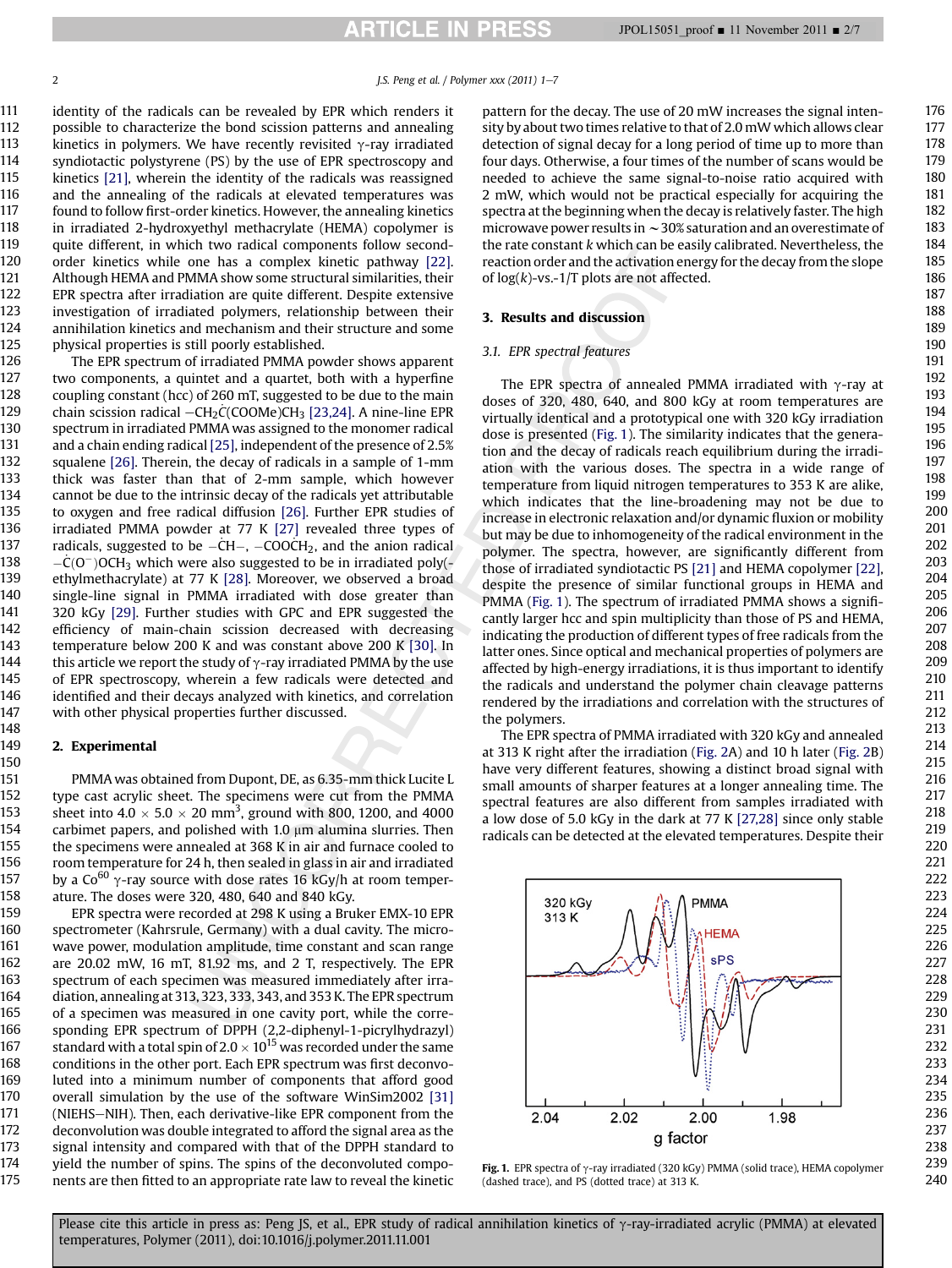$J.S.$  Peng et al. / Polymer xxx (2011) 1–7 3

<span id="page-4-0"></span>

Fig. 2. EPR spectra (dotted traces) of PMMA irradiated with 320-kGy  $\gamma$ -ray and annealing at 313 K immediately (A) and after 10 h (B). The spectra are deconvoluted into radicals Ra (dashed traces), Rb (dash-dotted traces), and Rc (long-dash traces), along with the simulated spectra (solid traces) from these three components.

different features, the spectra at the different annealing times at 313 K can be deconvoluted into the same three components (Fig. 2 and Table 1). One component is a quintet with intensity ratio 1:4:6:4:1 (short dashed traces) dubbed radical Ra, another component is a quartet with intensity 1:3:3:1 (dashed-dotted trace) dubbed radical Rb, and the third component is a broad singlet signal (long dashed trace) dubbed Rc. The simulated spectra (solid traces, Fig. 2) with the three components are in good agreement with the experimental spectra. The significant decrease in the signal intensity of Ra and Rb with time reflects their lower stability. Moreover, the same hcc of 230 mT in Ra and Rb is close to previously reported [\[23,24\]](#page-8-0) yet significantly higher than those in irradiated PS  $\left($  < 125 mT) [\[21\]](#page-8-0) and HEMA (170 mT) [\[22\],](#page-8-0) reflecting different proton environment around the radical which is further discussed below.

#### 3.2. Bond cleavage and assignment of EPR signals

There are four possibilities for bond breakage to occur in PMMA on the main chain to produce a tertiary radical and a methylene radical (Scheme 1, pathways  $a$  and  $a'$ ), on the side chain to produce a methyl radical and a tertiary radical with two adjacent methylene groups (b), and on the carboxyl side chain to yield a methyl group

#### Table 1

|         | Isotropic EPR parameters <sup>a</sup> of the radicals yielding spectra of PMMA in Fig. 1. |           |                          |                   |                 |
|---------|-------------------------------------------------------------------------------------------|-----------|--------------------------|-------------------|-----------------|
| Radical | g-factor                                                                                  | pattern   | N <sub>b</sub>           | A/mT <sup>c</sup> | $\Delta H/mT^d$ |
|         |                                                                                           |           |                          |                   |                 |
| Ra      | 2,0036(2)                                                                                 | 1:4:6:4:1 | 4                        | 230(20)           | 60              |
| Rb      | 2,0032(2)                                                                                 | 1:3:3:1   | ς                        | 230(20)           | 100             |
| Rc      | 2,0042(2)                                                                                 |           | $\overline{\phantom{a}}$ |                   | 250             |
|         |                                                                                           |           |                          |                   |                 |

<sup>a</sup> The numbers in parentheses are the estimated standard deviation.

**b** Number of adjacent equivalent protons.

Hyperfine coupling constant.

<sup>d</sup> Peak to peak linewidth of individual line.



and a carboxyl group  $(c)$  or a tertiary radical and a methylcarboxyl radical (d). An early study of  $\gamma$ -ray irradiated PMMA by the use of mass spectrometry revealed the production of relatively large molar amounts of CO (30.5%), CO<sub>2</sub> (15.7%), CH<sub>4</sub> (13.1%), and HCOOCH3 (14.2%) and some HCHO (3.0%) [\[32\]](#page-8-0), suggesting a predominant bond cleavage at  $(d)$ , and possibly  $(b)$  as well, as the primary or a secondary process. Moreover, the nine-line spectrum was suggested to be attributed from the main chain scission radical

 $-CH_2C$  (COOMe)CH<sub>3</sub> resulted from the decay of the side-chain

 $-COOC$  H<sub>2</sub> radical [\[27,28\],](#page-8-0) wherein the methyl group shows a hcc ca. 230 mT and the two methylene protons have their distinction coupling constants [\[33\]](#page-8-0).

The quintet with a large hcc of the radical Ra may arise from a free radical with 4 equivalent protons, possibly originated from (i) a tertiary radical adjacent to four equivalent protons or  $(ii)$  a doublet of quartet with nearly identical hcc's. In the case  $(i)$  via the cleavage  $pattern(b)$ , a tertiary radical is formed wherein only those protons at the syn or anti position on an adjacent carbon to the free radical can afford large hcc's in the magnitude of  $\sim$  230 mT in rigid configurations, analogous to the Karplus correlation commonly used for the explanation of the J coupling in NMR [\[34\]](#page-8-0) and for the explanation of the coupling between a radical orbital and a beta-H [\[35\]](#page-8-0). Since only one proton on each methylene group can be at the syn or anti position, spin multiplicity of a triplet or less with the large hcc would be seen. Conversely, a quintet can be seen when this radical moiety has fast motion to average out the different configurations of the adjacent methylene protons. However, since the EPR spectra are not much sharper at elevated temperatures than at liquid nitrogen temperatures, restriction of rotation may be the case in this polymer. Cleavage of the main chain ( $a$  or  $a'$ ) yields a tertiary radical that is adjacent to a methyl and a methylene group as in the case  $(ii)$ , and was previously suggested [\[27,28,35\].](#page-8-0) In this case, the polymer chain must adopt a rigid configuration wherein one of the methylene protons is nearly at the anti position with respect to the radical, whereas the methyl group at the vicinal position to a radical can afford a coupling constant in a large range of  $\sim$  130–230 mT [\[36\],](#page-8-0) depending on the neighboring functional groups [\[37,38\],](#page-8-0) and is  $\sim$  230 mT in t-butyl radical and several hydrocarbon radicals [\[36,39\].](#page-8-0) If main-chain cleavage occurs, a spin-triplet secondary radical is expected to form as  $\bullet$ CH<sub>2</sub>–C(CH<sub>3</sub>)(COOCH<sub>3</sub>)–. Since there is no significant contribution from spin triplet in the deconvoluted spectra, it is possible that this radical is quenched by decarboxylation and formation of a double bond. The decarboxylation was suggested to be one main pathway in irradiated PMMA [\[32\]](#page-8-0). 334 335 336 337 338 339 340 341 342 343 344 345 346 347 348 349 350 351 352 353 354 355 356 357 358 359 360 361 362 363 364 365

This quintet signal of Ra with a large hcc marks a significant difference between PMMA and the analogous HEMA copolymer of 170 mT [\[22\]](#page-8-0) as well as PS of  $<$ 125 mT [\[21\].](#page-8-0) A common structural feature between PMMA and HEMA is the backbone repeats of  $-\text{CH}_2\text{CR}(\text{CH}_3)$  with R =  $-\text{COOCH}_2\text{CH}_2\text{OH}$  in HEMA and  $-\text{COOCH}_3$ 366 367 368 369 370

Please cite this article in press as: Peng JS, et al., EPR study of radical annihilation kinetics of  $\gamma$ -ray-irradiated acrylic (PMMA) at elevated temperatures, Polymer (2011), doi:10.1016/j.polymer.2011.11.001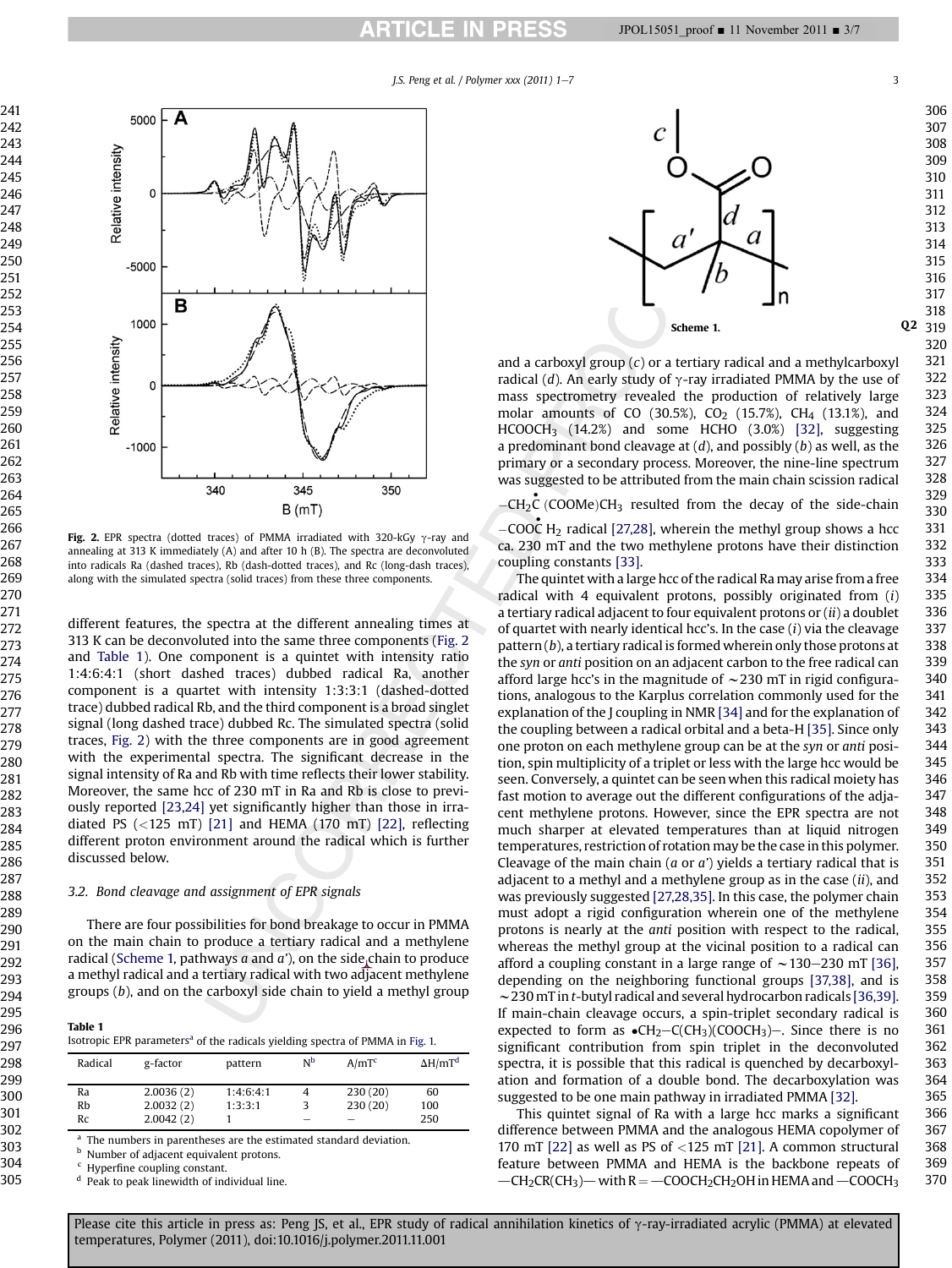<span id="page-5-0"></span>

J.S. Peng et al. / Polymer xxx (2011)  $1-7$ 

in PMMA. However, the backbone is the most probable cleavage in PMMA to afford the hcc of 230 mT. The lack of a quintet radical component thus reflects possible resistance in backbone cleavage in HEMA, which might be attributable to its structural rigidity due to crosslinking and/or relatively more cleavage-prone side chains. 371 372 373 374 375

The 1:3:3:1 quartet of the radical Rb can be originated from (iii) a radical hyperfine-coupled with three equivalent protons or  $(iv)$ a methylcarboxyl radical. However, the latter  $(iv)$  is not expected to exhibit a large hcc since the methyl is separated from the radical by an O atom. The production of CH<sub>4</sub> observed in  $\gamma$ -ray irradiated PMMA [\[32\]](#page-8-0) reflects the generation of methyl radical (via  $b$  or  $c$ ) that follows by proton extraction. The hcc of a methyl radical trapped in methane matrix at 4.2 K was previously determined to be 230 mT [\[40\]](#page-8-0), consistent with the hcc measured herein. Since the kinetics for the generation of  $CH<sub>4</sub>$  was not determined therein to match with the decay of Rb radical, the identity of this quartet although consistent with a methyl is tentative. An allylic radical with the resonance structures of  $[ \bullet CH_2 - C(COOCH_3) = CH - \leftrightarrow CH_2 = C(COOCH_3) - \bullet CH$ can be formed via proton extraction of a alkene moiety formed during irradiation which was suggested to exhibit a spin quartet due to the three nearly equivalent protons [\[35\].](#page-8-0) However, the hcc's for the allylic protons are around or less than  $150$  mT [\[41\],](#page-8-0) too small to be accounted for the observed quartet herein. Alternatively, generation of a double bond on the polymer main chain as  $-CH=C(COOCH<sub>3</sub>)$ - $CH<sub>2</sub>$  and its attack by a methyl radical may form a tertiary radical in the form of  $-CH(CH_3)$ – $\textdegree C(COOCH_3)$ –CH<sub>2</sub>– which would give a quartet. In this case, the bonds around the radical need to be fluxional to average out the  $\beta$ -CH and  $\beta$ -CH<sub>2</sub> proton hyperfine couplings to afford a quartet. 376 377 378 379 380 381 382 383 384 385 386 387 388 389 390 391 392 393 394 395 396 397 398 399

The broad singlet signal of Rc has a  $g_1$  factor 2.0042 and a large peak-to-peak linewidth of 250 mT. The lack of significant hcc's of this singlet reflects that it is a radical isolated from protons, such as a radical generated from the carboxyl group. The broadness of this signal does not seem to be consistent with those of Ra and Rb radicals, possibly due to a combination of more than one species and/or a significantly lower  $T_2$  relaxation. Rc is observed in PMMA with  $\gamma$ -ray irradiation dose greater than 320 kGy [\[19\],](#page-8-0) but not lower than that dose. Thus, it is also probably resulted from magnetic coupling due to multiple adjacent radicals that are likely to be generated at higher irradiation doses. The irradiated HEMA copolymer also exhibits a broad EPR feature [\[22\].](#page-8-0) Since a common structural feature between PMMA and HEMA that lacks interaction with protons is the carboxyl group, this radical Rc is thus possibly partially attributed to bond breakage on the carboxyl side chains. The identity of these radicals cannot be fully assigned without selective isotope labeling on the protons (with deuterium atoms) and/or carbons (with  $^{13}$ C), which await future exploration. 400 401 402 403 404 405 406 407 408 409 410 411 412 413 414 415 416 417 418

Correlation with photodegradation of PMMA caused by pulsed laser UV irradiation can be drawn, wherein cleavages on the mainframe (pathways  $a$  or  $a'$  in [Scheme 1](#page-4-0)) and side chains ( $b$ ,  $c$ , and d) are suggested along with the rearranged secondary radicals by means of EPR, mass spectrometry, and IR spectroscopy [\[42\].](#page-8-0) Mechanism for the photolysis and formation of various radicals therein was proposed. However, the kinetics for the decay of the radicals has never been determined. Since PMMA is commonly used as a resist in the (photo)lithography process with an electron beam, far UV, or X-ray [\[12\],](#page-7-0) which results in chain scission and bond cleavage and can afford high-resolution nanostructures [\[43,44\]](#page-8-0), better understanding of the kinetic of its lithographic process with high-energy beams and subsequent annihilation is thus expected to provide insights into structure $\lnot$  reactivity correlation for further applications in nanotechnology. Time-dependent changes of the radical spin numbers were thus determined to reveal the rate laws and rate constants for the decays. 419 420 421 422 423 424 425 426 427 428 429 430 431 432 433 434 435

### 3.3. Kinetics of radical decays

The double integral of each sub-spectrum is proportional to the spin number of the corresponding radical, which can be quantified with respect to the DPPH standard of  $2 \times 10^{15}$  spins in 420 mm<sup>3</sup> and the spin concentrations of Ra, Rb, and Rc obtained by the corresponding spin number divided by volume. The spin concentration of Ra as a function of time at temperatures  $313-353$  K for doses  $320$  kGy are plotted in Fig. 3A. The traces obtained for 480, 640 and 800 kGy are similar. Likewise, the decays of spin concentrations of Rb and Rc are shown in Fig. 3B and C, respectively. The spin concentration decreases with increasing annealing time for all temperatures regardless of the irradiation dosage. For a given time and dose, the spin concentration increases with decreasing temperature. The change in the spin concentrations N's of Ra and Rb was analyzed with kinetic models, and was found to be best fitted to a second-order kinetic process (Eq. (1)),





Fig. 3. The spin concentration of radicals  $Ra(A)$ ,  $Rb(B)$ , and  $Rc(C)$  as a function of time at 313 ( $\bullet$ ), 323 ( $\circ$ ), 333 ( $\blacktriangledown$ ), 343 ( $\triangle$ ), and 353 ( $\blacksquare$ ) K with irradiation dose of 320 kGy. The decays of the radicals obtained at different doses of 480, 640, and 800 kGy behave similarly. The dashed and solid traces in C are best fits to Eqs. [\(2\) and](#page-6-0) [\(4\)](#page-6-0), respectively.

500

436 437 438

Please cite this article in press as: Peng JS, et al., EPR study of radical annihilation kinetics of  $\gamma$ -ray-irradiated acrylic (PMMA) at elevated temperatures, Polymer (2011), doi:10.1016/j.polymer.2011.11.001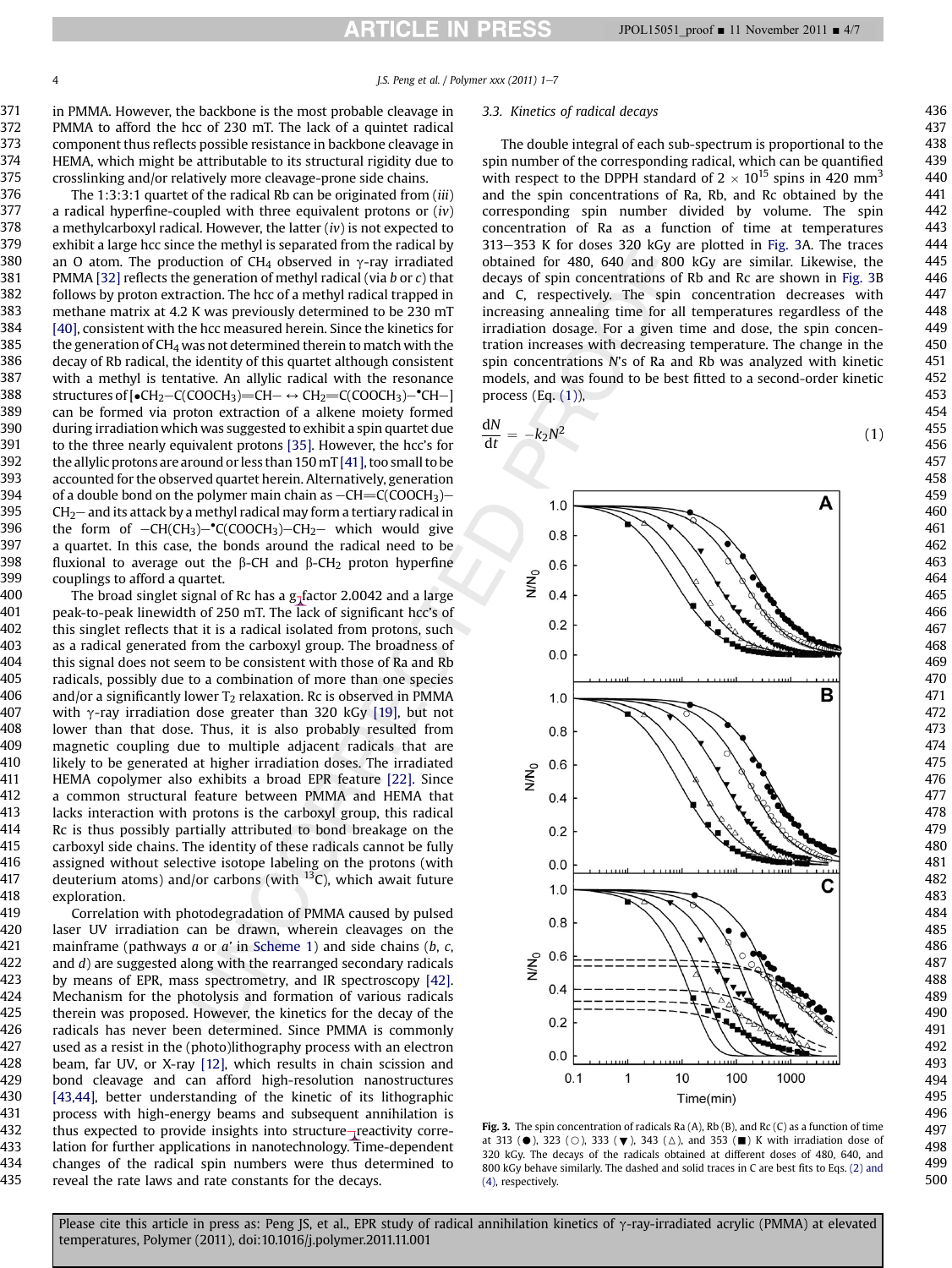<span id="page-6-0"></span>wherein  $k_2$  is the second-order rate constant. The solution of Eq. (2) is

 $1/N = k_2t + 1/N_0$  (2)

wherein  $N_0$  is the initial spin concentration. The data are poorly fitted to a first-order kinetic pathway.

The solid traces in [Fig. 3A](#page-5-0) and B are the best fit of the decay of the radicals Ra and Rb to Eq. (2), where the initial concentrations are listed in Table 2 and the values therein in parentheses are experimental data. The calculated  $N_0$  values are always greater than the experimental data for all temperatures and doses because the spin concentration decays very fast at a short time that may result larger error than at a longer time. Moreover, there is a short initial delay between the end of the irradiation and the EPR spectral acquisition. Nevertheless, the rate constants are not changed by the initial delay and the  $N_0$  values.

The temperature-dependence of the rate constants for the decay of the spin concentrations of the radicals satisfies the Arrhenius equation as shown in Fig. 4, from which the activation energy can be obtained as  $77-80$  kJ/mol for Ra and  $82-85$  kJ/mol for Rb (Table 3). The activation energy decreases with increasing dose for both radicals Ra and Rb. This may be attributed to the fact that higher concentrations of free radicals in close proximity can be produced at higher doses which results in easier termination of free radicals through coupling of proximal radicals. For a given dose, the activation energy of Ra is slightly smaller than that of Rb. It is probably due to that a methylene radical (Ra) is easier than a methyl radical (Rb) to recombine with cleaved polymer chain. On the basis of the experimental observations, there is a kinetic barrier that prevents the annihilation of the radicals. It is known that radicals in polymers formed by various methods can be quite stable owing to the relative rigidity of the polymer chains in the condensed phase which affords only limited mobility. The nature of this activation energy is thus not attributable to bond breakage but due to physical restriction of an isolated radical to pair up with another radical or rearrange to afford unsaturated bond. Bimolecular reactions are suggested to follow second-order kinetics in condensed phases when the reactions simply need to overcome the activation barrier upon collision, which are supposed to show

Table 2

The initial spin concentration  $N_0$  of radicals Ra, Rb, and Rc and  $\overline{N}$  of radical Rc of PMMA with different doses and annealing temperatures. The values in parentheses are experimental data of initial concentration.

| $\Phi(kGy)$ | T(K) | $N_0$<br>$R_a (\times 10^{17})$ | $N_0$<br>$R_h(\times 10^{17})$ | $N_0$<br>$R_c(\times 10^{18})$ | $\overline{N}$<br>$R_c(\times 10^{17})$ |  |
|-------------|------|---------------------------------|--------------------------------|--------------------------------|-----------------------------------------|--|
| 320         | 313  | 3.95 (3.77)                     | 3.6(3.46)                      | 1.2(1.16)                      | 6.5                                     |  |
|             | 323  | 4.5(4.05)                       | 4.3(3.90)                      | 1.3(1.18)                      | 7.5                                     |  |
|             | 333  | 5.25(4.50)                      | 4.75 (4.22)                    | 1.3(1.20)                      | 5.2                                     |  |
|             | 343  | 5.1(4.46)                       | 5.0(4.47)                      | 1.4(1.29)                      | 4.6                                     |  |
|             | 353  | 4.8(4.14)                       | 4.55(4.07)                     | 1.25(1.15)                     | 3.5                                     |  |
| 480         | 313  | 4.1(3.93)                       | 4.1(3.91)                      | 1.42(1.37)                     | 7.6                                     |  |
|             | 323  | 4.3(3.90)                       | 4.2(3.90)                      | 1.45(1.39)                     | 10.0                                    |  |
|             | 333  | 4.3(3.66)                       | 4.05(3.61)                     | 1.6(1.34)                      | 7.0                                     |  |
|             | 343  | 4.7(4.01)                       | 4.7 (3.97)                     | 1.7(1.46)                      | 5.5                                     |  |
|             | 353  | 3.6(3.03)                       | 3.5(3.07)                      | 1.42(1.08)                     | 3.7                                     |  |
| 640         | 313  | 3.8(3.24)                       | 3.55(3.16)                     | 1.62(1.31)                     | 8.0                                     |  |
|             | 323  | 4.45(3.60)                      | 4.3(3.45)                      | 1.75(1.48)                     | 9.5                                     |  |
|             | 333  | 4.7(3.61)                       | 4.9(3.47)                      | 1.55(1.49)                     | 6.5                                     |  |
|             | 343  | 4.2(3.47)                       | 4.4(3.45)                      | 1.28(1.39)                     | 4.5                                     |  |
|             | 353  | 3.7(3.03)                       | 3.7(3.01)                      | 1.5(1.18)                      | 5.0                                     |  |
| 800         | 313  | 3.7(3.38)                       | 3.5(3.24)                      | 1.5(1.44)                      | 9.0                                     |  |
|             | 323  | 4.8 (3.78)                      | 4.4(3.60)                      | 1.7(1.56)                      | 10.0                                    |  |
|             | 333  | 4.2(3.41)                       | 4.0(3.18)                      | 1.55(1.45)                     | 6.5                                     |  |
|             | 343  | 4.5(3.57)                       | 4.4(3.31)                      | 1.76(1.61)                     | 5.1                                     |  |
|             | 353  | 3.6(2.96)                       | 3.95(3.01)                     | 1.4(1.25)                      | 4.0                                     |  |



Fig. 4. Arrhenius plots of the rate constants for the annihilation of radicals Ra (A), Rb (B), and Rc (C) irradiated with 320 ( $\triangle$ ), 480 ( $\blacktriangledown$ ), 640 ( $\bigcirc$ ), and 800 ( $\blacktriangledown$ ) kGy. The solid and dashed lines are obtained for the slow and fast decays of radical Rc, respectively.

Arrhenius equation-like behavior [\[45,46\]](#page-8-0). The kinetics observed herein fits this pattern. However, different systems can behave differently, even among polymers that show first-order or secondorder annihilation process as we previously observed [\[21,22\]](#page-8-0). We also experienced that the annihilation of color centers in LiF single crystals was too complicated to be analyzed on the basis of a thermally activated process [\[47\]](#page-8-0). Moreover, the annealing in other cases such as semiconductors is also chemically and physically different process from radical annihilation of irradiated polymers [\[48\].](#page-8-0)

> The attenuation of spin concentration of radical Rc cannot be adequately fitted to 1 s-order kinetic process shown in Eq. (2) as for Ra and Rb. However, the data can be deconvoluted and well fitted to a two-step decay process, with a faster step following first-order kinetics (solid traces, [Fig. 3\)](#page-5-0) shown in Eq. [\(3\)](#page-7-0) and a slower step following second-order kinetics (dashed traces, [Fig. 3](#page-5-0)),

### Table 3

The activation energies (kJ/mol) for the decay of radicals Ra, Rb and Rc of irradiated **[Q1](#page-0-0)**<br>PMMA.

| Radical        | Dose (kGy)     |                |              |                |  |
|----------------|----------------|----------------|--------------|----------------|--|
|                | 320            | 480            | 640          | 880            |  |
| Ra             | $80.5 \pm 3.7$ | $78.5 + 4.1$   | $77.3 + 3.1$ | $77.1 + 1.2$   |  |
| Rb             | $85.2 + 4.7$   | $83.9 + 3.2$   | $82.8 + 4.5$ | $81.9 + 3.4$   |  |
| Rc (fast step) | $82.4 + 1.6$   | $76.5 + 3.6$   | $73.8 + 3.5$ | $71.8 + 3.8$   |  |
| Rc (slow step) | $91.0 \pm 5.5$ | $90.0 \pm 7.0$ | $87.2 + 7.0$ | $84.6 \pm 9.2$ |  |

622 623

566 567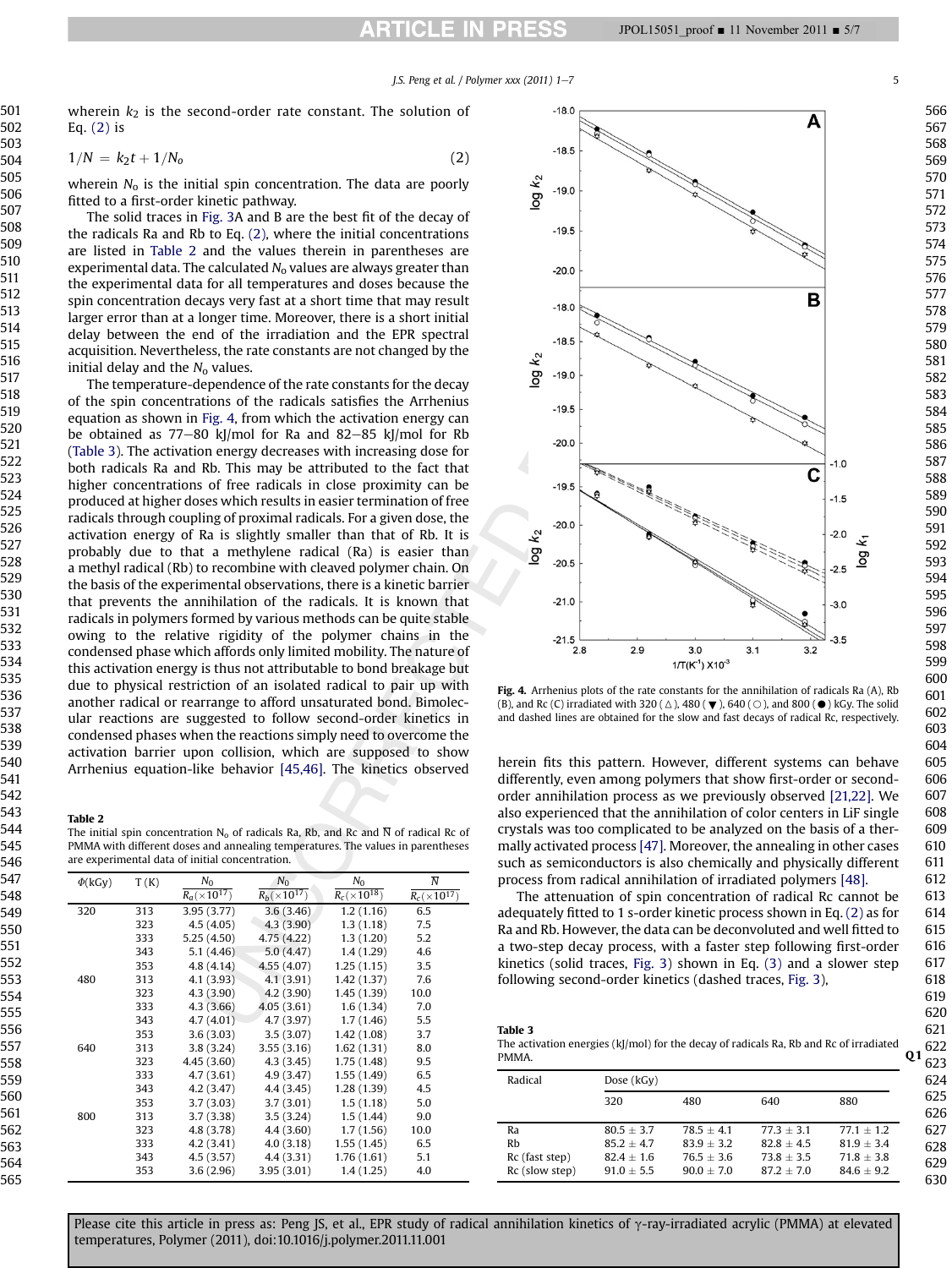<span id="page-7-0"></span>

631

657 658 659 6  $\blacksquare$  J.S. Peng et al. / Polymer xxx (2011) 1-7

$$
\frac{dN}{dt} = -k_1 N \tag{3}
$$

wherein  $k_1$  is the first-order rate constant. The solution of Eq. (3) is shown in Eq. (4),

$$
N = N_0 \exp(-k_1 t) \tag{4}
$$

wherein  $N_0$  is the initial spin concentration. Note that the concentration for the slower step is the normalized concentration  $(\overline{N})$ , which is different from  $N_0$  during fitting to [Eq. \(2\)\(Table 2](#page-6-0)). The fast decay can be equally fitted with a second-order decay. However, owing to the limited number of data points, differentiation between the two reaction orders for the fast initial decay cannot be made and a fast first-order is modeled and presented herein. The temperature-dependence of the rate constants was fitted to the Arrhenius equation to afford the activation energies  $(72-82$  kJ/mol for the faster step and 85-91 kJ/mol for the slower step; [Table 3\)](#page-6-0) which decreases with increasing dose. It is also found that for a given dose the activation energy follows the sequence  $Ra < Rb < Re$  in the range of 77–91 kJ/mol for the second-order kinetics. The relatively high activation energy of Rc compared to those of Ra and Rb results in its much longer life time, which renders Rc to be the predominant radical form after annihilation for 10  $h$  [\(Fig. 2B](#page-4-0)). The fast first-order kinetics is observed only in radical Rc. It is probable that it is either too fast to be observed or not present at all in radicals Ra and Rb. 638 639 640 641 642 643 644 645 646 647 648 649 650 651 652 653 654 655 656

### 3.4. Irradiations and physical/mechanical properties

The color of PMMA changes to yellow or brown upon  $\gamma$ -ray irradiation. Since PMMA is transparent to the visible light, the appearance of color centers must be attributed to defects that absorb visible light. The formation of color centers in irradiated PMMA with irradiation dose from 400 to 1000 kGy was reported to also follow a second-order kinetic process [\[19\]](#page-8-0); however, with activation energies in the range of  $44-51$  kJ/mol that are significantly different from those for the decays of the radicals observed herein. It implies that the formation of the color center is not directly attributed to the decay of radicals. Moreover, hardness of PMMA was found to decrease linearly with radiation-induced defects and increase with increasing time during isothermal annealing [\[18\].](#page-8-0) Therein, the increase in hardness due to annihilation of the defects follows a first-order kinetic process with activation energies within  $36-45$  kJ/mol in the dose range of 400-1000 kGy. Because the annihilation of the defects and the formation of the color centers have different reaction orders and lower activation energies from those of the decays of the radicals ([Table 3](#page-6-0) and [Fig. 3\)](#page-5-0), both the hardening due to the defects and the transmittance due to coloration occur with lower activation energies (hence faster rates) which are thus not likely to be directly attributed to the decay of radicals in the range of the experimental time although they might be linked to processes associated with radical decays. The hardening and coloration with faster rates may most probably take place prior to the radical decays in the time frame we monitored. 660 661 662 663 664 665 666 667 668 669 670 671 672 673 674 675 676 677 678 679 680 681 682 683 684 685

Although the change in physical properties can be associated with the formation or decay of free radicals (such as EPR spectral features and intensities due to the identity and quantity of radicals, change in hardness due to bond breakage or crosslinking, and detection of color centers due to formation of defects), the changes occurring outside the time frame of the radical decays herein would not be detected. The different rate constants of some physical properties from those of the radical decays herein suggest their different mechanisms and/or time frames during  $\gamma$ -ray irradiation. A recent study showed that pure PMMA film has no influence on its 686 687 688 689 690 691 692 693 694 695

UV/Vis spectrum upon UV irradiation [\[49\].](#page-8-0) However, the use of low-intensity Hg UV lamp for the study may not effectively cause  $bond$  $\neg$ cleavage reactions in the polymer. Conversely, the two peaks at 270 and 315 nm in PMMA disappear after  $\gamma$ -ray irradiation and the intensity in the UV/Vis range decreases with increasing irradiation time [\[19\]](#page-8-0).

#### 4. Summary and conclusion

After irradiated with  $\gamma$ -ray, PMMA exhibits EPR spectra attributed to at least three radicals Ra, Rb, and Rc. The radicals Ra and Rb are attributed to the cleavage of the main chain and the side chains. Rc has a broad single-line spectra which is probably attributed to the presence of magnetic coupling between/among radicals in close proximity. For a given dose and temperature, the spin concentration of each radical decreases with time. With the exception of radical Rc in a short-time period that follows a fast annihilation process, the slower decays of the radicals can be fitted by a secondorder annihilation process. The complicated nature of Rc decay also reflects that it may be a combination of multiple magnetically coupled species. For all the decays, the rate constants satisfy the Arrhenius equation from which the activation energies are obtained. The color center related to transmittance of irradiated PMMA also follows a second-order kinetic process, but with much lower activation energies [\[19\]](#page-8-0). However, the hardness controlled by the defects created by irradiation is governed by a first-order annihilation process and rate constants [\[18\].](#page-8-0) These observations imply that the color centers and the defects are not directly attributed to the decay of radicals Ra, Rb, and Rc in the range of the experimental time.

#### Acknowledgment

This work was supported by the National Science Council, Taiwan (SL). Support by the National Science Foundation, USA, to L-JM (CHE-0718625) is also acknowledged.

#### References

- [1] Chung HJ, Liu Q. Effect of gamma irradiation on molecular structure and physicochemical properties of Corn starch. J Food Sci 2009;74:C353-61.
- Lotfy S. Controlling degradation of low-molecular-weight natural polymer "dextrin" using gamma irradiation. Int J Biol Macromol 2009;44:57-63.
- [3] De Kerf M, Mondelaers W, Lahorte P, Vervaet C, Remon JP. Characterisation and disintegration properties of irradiated starch. Int J Pharmaceu 2001;221: 69-76
- [4] El-Farahaty KA, Sadik AM, Hezma AM. g-Irradiation effects on opto-thermal and -mechanical properties of PET and PETG fibers. Int J Polym Mater 2009; 58:366-83.
- [5] Aghamiri SMR, Namedanian M, Sanjabi Z. Effect of gamma irradiation on the light polarization variation of PMMA polymer. Opti Commun 2008;281:  $356 - 9$
- [6] Medhat M, El-Zaiat SY, Abdou SM, Radi A, Omar MF. Interferometric determination of gamma radiation effects on optical parameters of a GRIN optical fibre. J Opti A Pure Appl Opti 2002;4:485-90.
- [7] Fouda IM, Shabana HM. Opto-mechanical properties of fibres. Part 3. Structural characterization of uniaxial orientation in drawn poly(ethylene terephthalate) by means of optical parameters. Polym Int 1999;48:198-204.
- [8] Hatada M, Sakamoto Y, Katanosaka A. Coloration of pentacosadiynoic acid polycrystalline powder dispersed in polymer layer by gamma-ray irradiation and UV illumination. J Photopoly Sci Technol 2002;15:741-7.
- Campbell DG, Li P, Stephenson AJ, Oakeshott RD. Sterilization of HIV by gamma irradiation. A bone allograft model. Int Orthop 1994;18:172-6.
- [10] Currey JD, Foreman J, Laketic I, Mitchell J. Effects of ionizing radiation on the mechanical properties of human bone. J Orthop Res 1997;15:111-7.
- [11] Akkus O, Rimnac CM. Fracture resistance of gamma radiation sterilized cortical bone allografts. J Orthop Res 2001;19:927–34.
- [12] Bowden MJ. A perspective on resist materials for fine-line lithography. In: Thompson LF, Willson CG, Fréchet JMJ, editors. Materials for Microlithography (ACS Symposium Series 266). Washington DC: ACS; 1984 [Chapter 3].
- 13] Masson J. Acrylic fiber technology and applications. Marcel Dekker; 1995. [14] Wall LA, Brown DW. Gamma irradiation of polymethyl methacrylate and polystyrene J. Phys Chem 1957;61:129-36.

Please cite this article in press as: Peng JS, et al., EPR study of radical annihilation kinetics of  $\gamma$ -ray-irradiated acrylic (PMMA) at elevated temperatures, Polymer (2011), doi:10.1016/j.polymer.2011.11.001